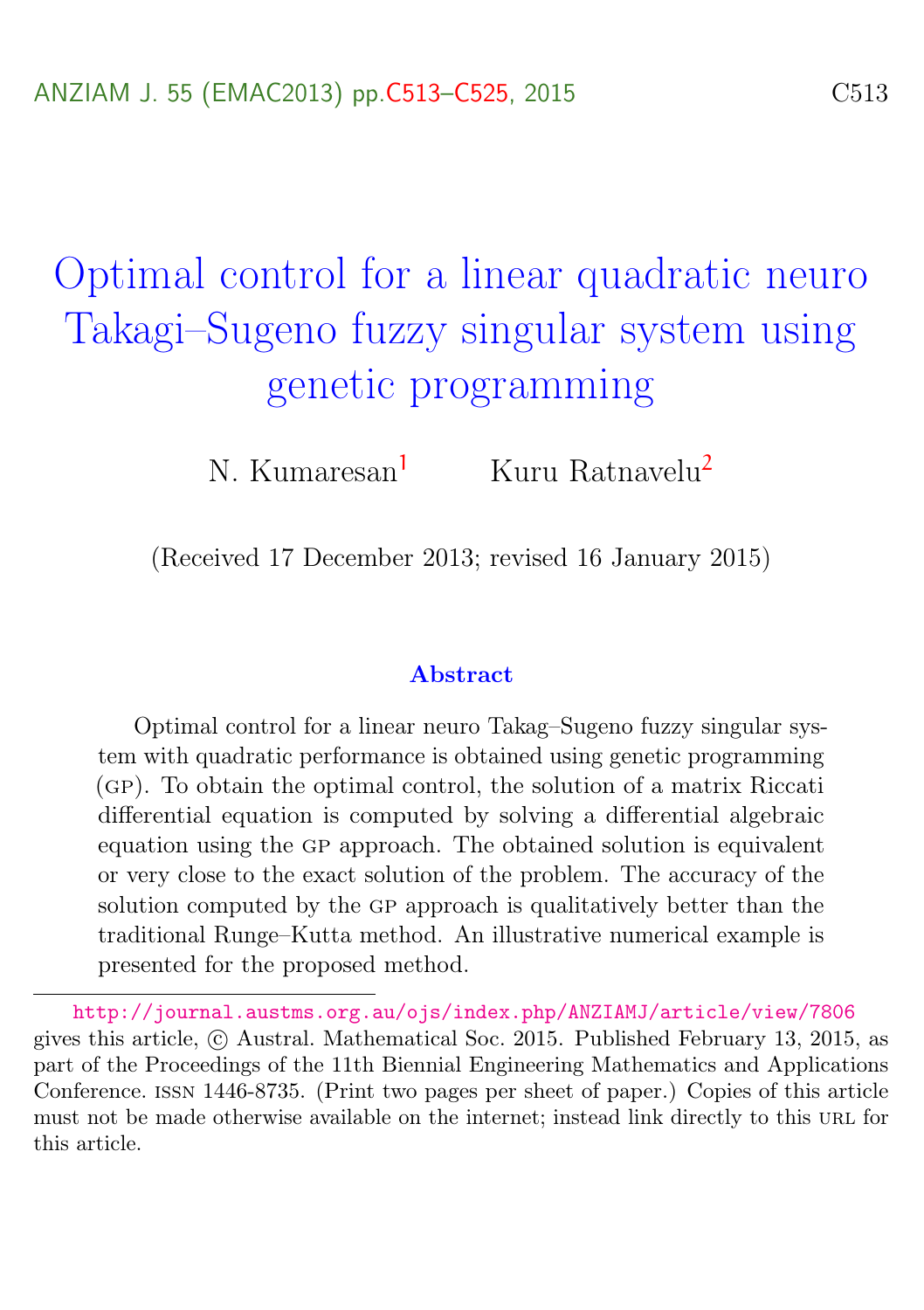#### <span id="page-1-1"></span>Contents C514

# **Contents**

| 1 Introduction |                            |                                  | C514             |  |  |
|----------------|----------------------------|----------------------------------|------------------|--|--|
|                | 2 Statement of the problem |                                  |                  |  |  |
|                |                            |                                  | C <sub>517</sub> |  |  |
| 3 <sup>1</sup> | Genetic programming method |                                  |                  |  |  |
|                | 3.1                        | Initialization of the population | C <sub>518</sub> |  |  |
|                | 3.2                        |                                  | C <sub>518</sub> |  |  |
|                | 3.3                        |                                  | C520             |  |  |
|                | 3.4                        |                                  | C521             |  |  |
|                | 3.5 <sub>1</sub>           |                                  | C521             |  |  |
|                | 4 Numerical example        |                                  | C522             |  |  |
| $5 -$          | Conclusion                 |                                  |                  |  |  |
|                | <b>References</b>          |                                  |                  |  |  |

# <span id="page-1-0"></span>1 Introduction

A neuro fuzzy system is a hybrid approach in which a fuzzy system is trained using techniques similar to those applied to neural networks. One of the first neuro fuzzy systems was the adaptive network-based fuzzy inference system (ANFIS)  $[4]$ . The ANFIS represents a Takagi–Sugeno (TS) fuzzy system as a multilayer feed-forward network which is trained via a back-propagation algorithm. Neural networks and fuzzy systems are combined to access the advantages of both systems and to avoid their individual weaknesses. The neuro fuzzy system contains a mixture of algebraic and differential equations. The algebraic equations represent the constraints on the solution of the differential part.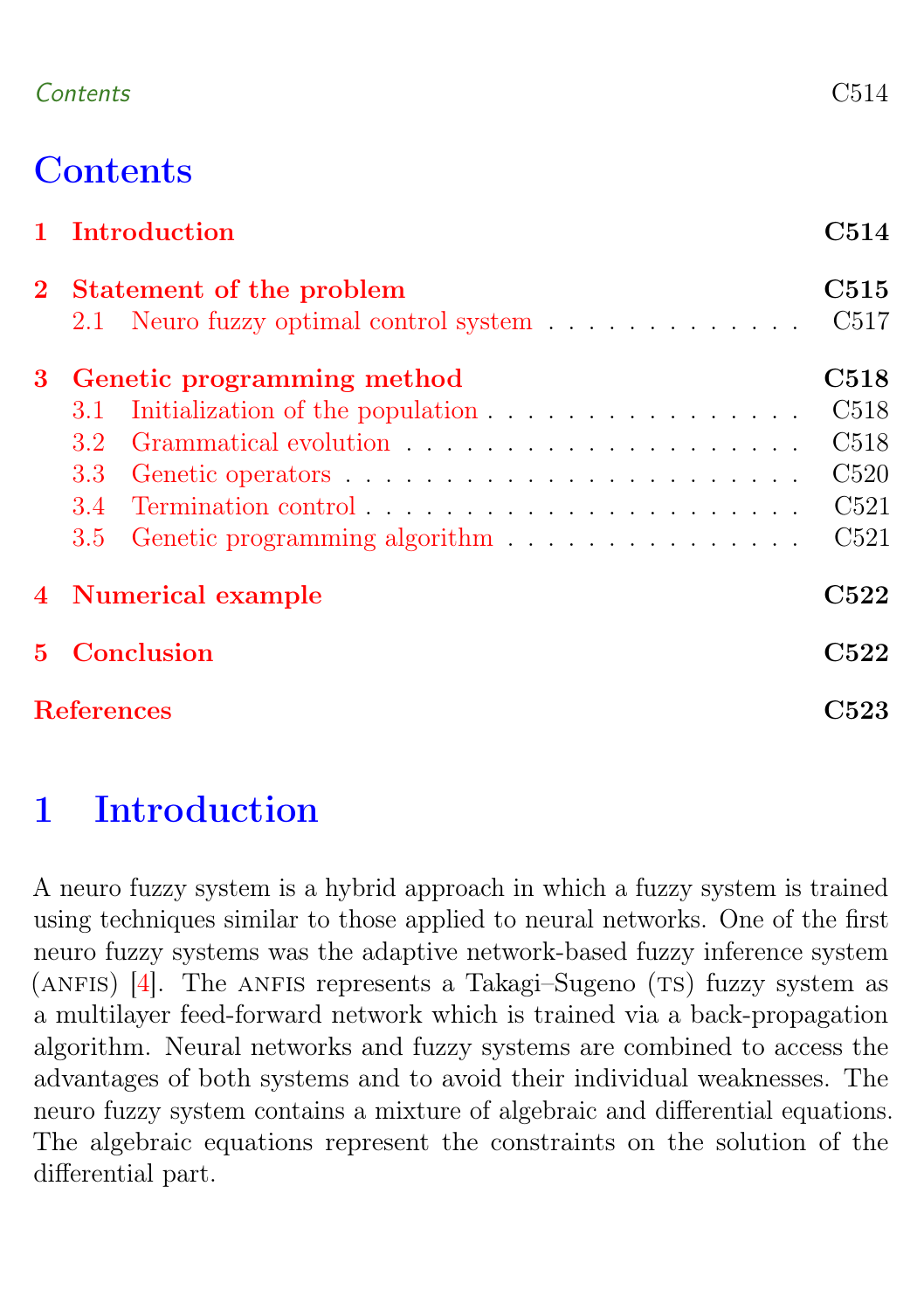#### <span id="page-2-1"></span>2 Statement of the problem C515

As the theory of optimal control of linear systems with quadratic performance criteria is well developed, it is used in many practical design problems [\[1\]](#page-10-1). The quadratic cost control problem is a more interesting problem since stability is guaranteed when the system has all of its states available for feedback. Da Prato and Ichikawa [\[2\]](#page-11-1) showed that the optimal feedback control and the minimum cost are characterized by the solution of a Riccati equation. Solving the matrix Riccati differential equation (MRDE) is the central issue in optimal control theory. The problem is stated in Section [2.](#page-2-0)

Genetic programming (gp) is an evolutionary algorithm that attempts to evolve solutions of the given problem by using concepts taken from naturally occurring evolving processes. The technique uses the evolution of a large number of candidate solutions through genetic operations such as reproduction, crossover and mutation. It is based upon the genetic algorithm (ga) [\[3\]](#page-11-2), which exploits natural selection based on a fitness measure to breed a population of trial solutions that improve over time. Although parallel algorithms compute solutions faster than sequential algorithms, there are no reports on GP solutions for MRDE  $[7]$ . This article focuses on the implementation of a GP approach for solving MRDE and obtaining the optimal solution. Section [3](#page-5-0) presents the solution of the MRDE. In Section [4,](#page-8-2) an example is given to illustrate the advantage and accuracy of the gp solution by comparing the Runge–Kutta  $(RK)$  solution.

## <span id="page-2-0"></span>2 Statement of the problem

In this section an ANFIS class of adaptive networks is proposed. For simplicity, the fuzzy inference system has two inputs,  $x_1$  and  $x_2$ , and output  $[f_1, f_2]$ . The rule base contains two fuzzy if-then  $TS$ -type rules  $[8]$ :

Rule 1 : if  $x_1$  is  $A_1$  and  $x_2$  is  $B_1$ , then  $f_1 = p_1x_1 + q_1x_2 + r_1$ ; Rule 2: if  $x_1$  is  $A_2$  and  $x_2$  is  $B_2$ , then  $f_2 = p_2x_1 + q_2x_2 + r_2$ .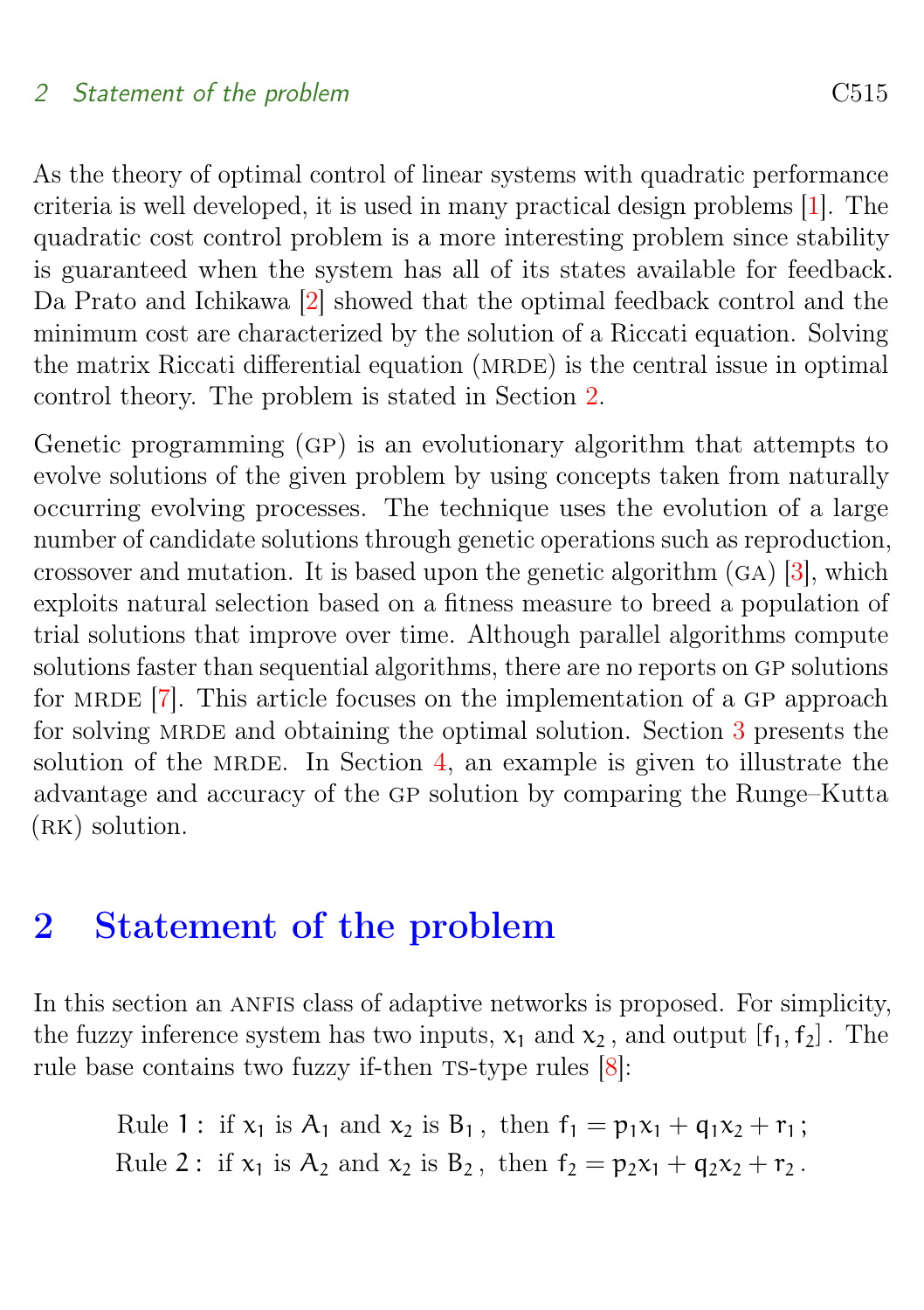<span id="page-3-1"></span>

<span id="page-3-0"></span>Figure 1: Two rule fuzzy reasoning.

Figure [1](#page-3-0) shows the architecture of fuzzy reasoning ANFIS with two rules. The node functions in the same layer are of the same function family, as described by Kumaresan [\[7\]](#page-11-3). The input variables  $x_i$  are fuzzified as fuzzy variables with Gaussian membership function.

The corresponding output for the neural network  $[10]$  is, for  $r$  number of rules,

$$
D\mathbf{x}(t) = A_i \mathbf{x}(t) + B_i \mathbf{u}(t) , \quad i = 1, \dots, r .
$$
 (1)

Here,  $\mathbf{x}(t) \in \mathbb{R}^n$  is a generalized state vector with components  $x_j$ , n is the number of state variables,  $u(t) \in \mathbb{R}^m$  is a control variable,  $A_i \in \mathbb{R}^{n \times n}$  and  $B_i \in \mathbb{R}^{n \times m}$  are coefficient matrices associated with  $x(t)$  and  $u(t)$ , respectively, and  $Dx(t)$  denotes  $E\dot{x}(t)$  for the continuous case and  $Ex(t+1)$  for the discrete case.

The proposed neuro fuzzy network has a neural-based linear TS fuzzy modelling structure. Using the neural learning technique, this TS structure will proceed the structure and parameter learning and generate the following linear ts fuzzy system with

Rule 
$$
i
$$
: if  $x_j$  is  $T_{ji}(m_{ji}, \sigma_{ji})$  for  $i = 1, ..., r$  and  $j = 1, ..., n$ , then  $Dx(t) = A_i x(t) + B_i u(t)$ .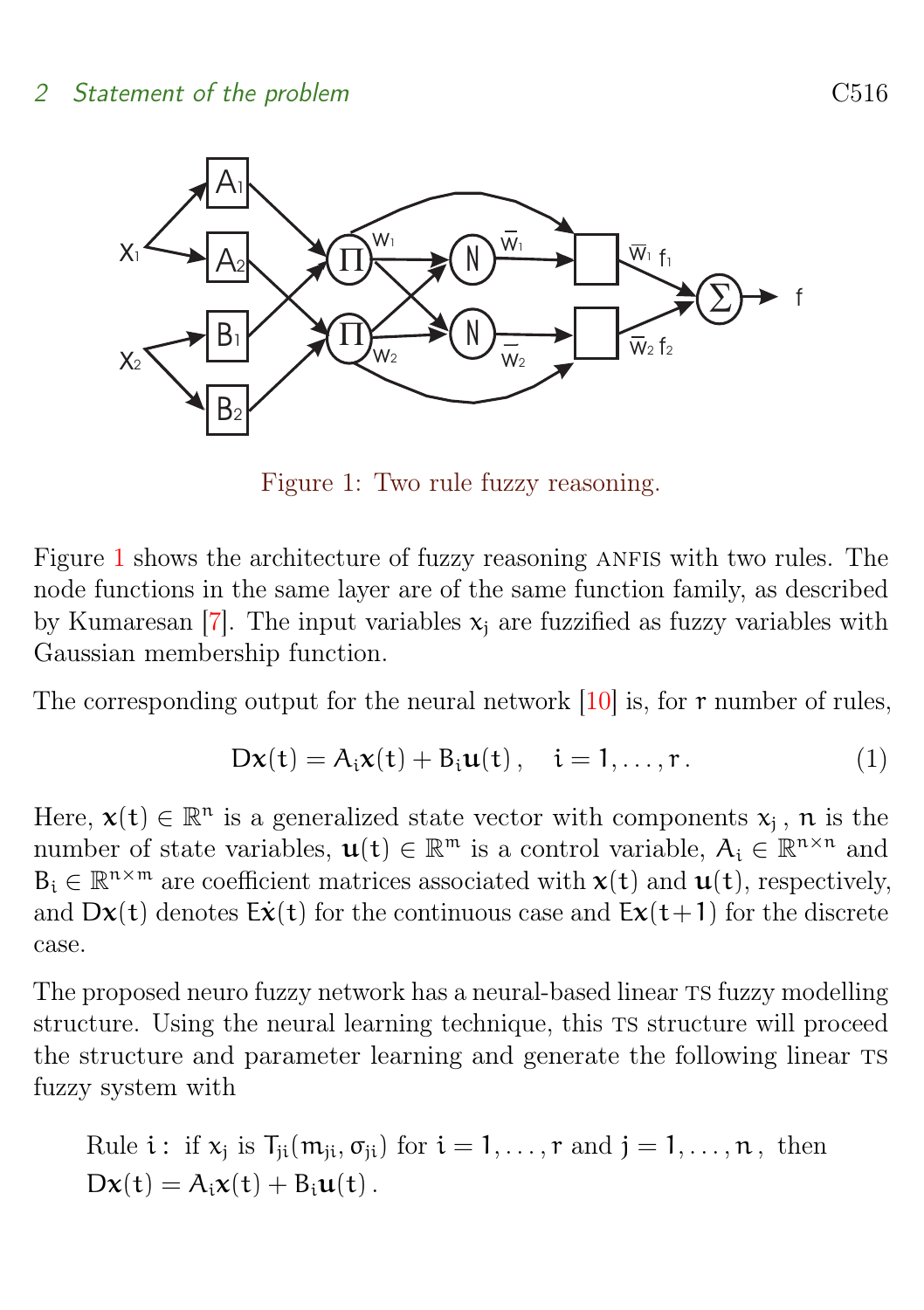Here,  $T_{ii}$  is a fuzzy variable with Gaussian membership function,  $m_{ii}$  and  $\sigma_{ii}$ are the mean and standard deviation of the Gaussian membership function, respectively.

### <span id="page-4-0"></span>2.1 Neuro fuzzy optimal control system

Consider the linear dynamical neuro TS fuzzy singular system with

Rule i: if 
$$
x_j
$$
 is  $T_{ji}(m_{ji}, \sigma_{ji})$  for  $i = 1, ..., r$  and  $j = 1, ..., n$ , then  
\n $E_i \dot{x}(t) = A_i x(t) + B_i u(t), \quad x(0) = x_0, \quad t \in [0, t_f],$  (2)

where the matrix  $E_i$  is singular,  $x_0$  is a given initial state vector and  $m \leq n$ .

To minimize both state and control signals of the feedback control system, a quadratic performance index is minimized:

<span id="page-4-2"></span>
$$
J = \frac{1}{2} \mathbf{x}^{T}(\mathbf{t}_{f}) E_{i} F E_{i} \mathbf{x}(\mathbf{t}_{f}) + \frac{1}{2} \int_{0}^{\mathbf{t}_{f}} [\mathbf{x}^{T}(\mathbf{t}) Q \mathbf{x}(\mathbf{t}) + \mathbf{u}^{T}(\mathbf{t}) R \mathbf{u}(\mathbf{t})] d\mathbf{t}, \qquad (3)
$$

where the superscript  $\mathsf{T}$  denotes the transpose operator,  $\mathsf{F}, \mathsf{Q} \in \mathbb{R}^{n \times n}$  are symmetric and positive definite (or semidefinite) weighting matrices for  $\mathbf{x}(t)$ , and  $R \in \mathbb{R}^{m \times m}$  is a positive definite weighting matrix for  $\mathbf{u}(t)$ . It is assumed that  $|sE_i-A| \neq 0$  for some s. This assumption guarantees that any input  $\mathbf{u}(t)$ will generate one and only one state trajectory  $x(t)$ .

If all state variables are measurable, then a linear state feedback control law

<span id="page-4-1"></span>
$$
\mathbf{u}(t) = -R^{-1}B_i^T K_i(t) E_i \mathbf{x}(t) \,,
$$

is obtained for the system described by equation [\(2\)](#page-4-1), where  $\mathsf{K}(\mathsf{t}) \in \mathbb{R}^{n \times n}$  is a symmetric matrix and the solution of MRDE. The MRDE for the linear neuro fuzzy system [\(2\)](#page-4-1) is

$$
E_i^T \dot{K}_i(t) E_i + E_i^T K_i(t) A_i + A_i^T K_i(t) E_i + Q - E_i^T K_i(t) B_i R^{-1} B_i^T K_i(t) E_i = 0, \tag{4}
$$

with terminal condition  $K_i(t_f) = E_i^T F E_i$ .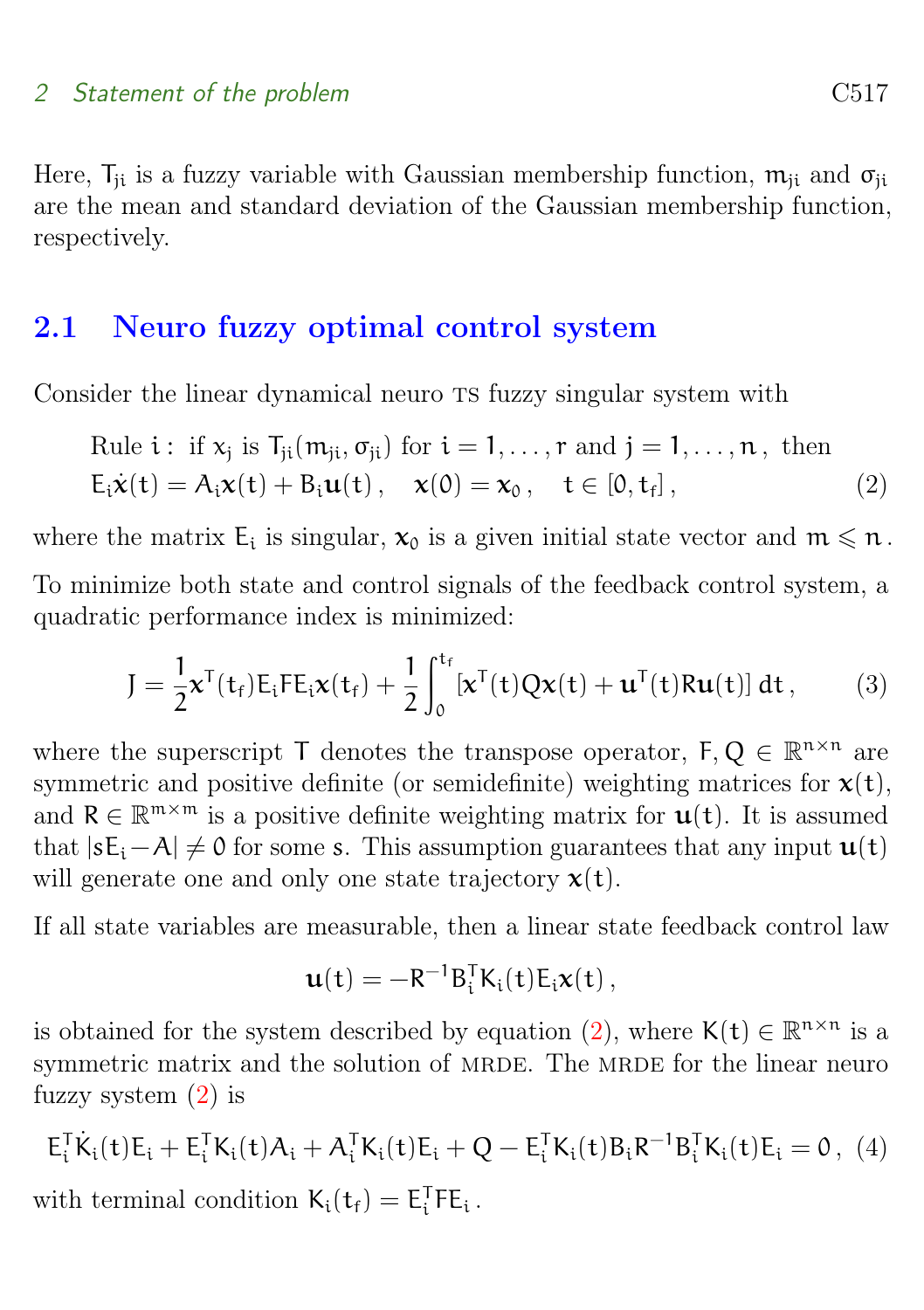#### <span id="page-5-3"></span>3 Genetic programming method C518

## <span id="page-5-0"></span>3 Genetic programming method

gp is used to obtain a set of expressions. If the required number of expressions satisfy the fitness function, then they will be the optimal solution of MRDE.

#### <span id="page-5-1"></span>3.1 Initialization of the population

The first step is to initialize the population. An initial population of the desired size is generated randomly. The length of each chromosome  $x(t)$  in the population is set according to the nature of the problem.

## <span id="page-5-2"></span>3.2 Grammatical evolution

Grammatical evolution is an evolutionary algorithm that produces code in any programming language. The algorithm starts from the start symbol of the grammar and gradually creates the program string by replacing non terminal symbols with the right hand side of the selected production rule. First read an element from the chromosome and compute  $Rule = V \mod N_R$ , where V is the value of the chromosome and  $N_R$  is the number of rules for the specific non terminal symbol which is shown in Table [1.](#page-6-0) The symbol S in the grammar denotes the start symbol of the grammar.

For example, consider the chromosome  $x = \{7, 2, 10, 4, 4, 2, 11, 16, 30, 5\}$ . The method of producing a valid expression is shown in Table  $2$ . The Rule  $=$ V mod  $N_R$  is applied in each row of Table [2.](#page-7-1) In first line  $V = 7$  and  $N_R =$ 7 (number of elements in  $\langle \exp \rangle$  group in Table [1\)](#page-6-0). In the next line is  $\langle \exp \rangle \langle \exp \rangle \langle \exp \rangle$  which, from Table [1,](#page-6-0) is 0. Similarly the remaining rows of Table [2](#page-7-1) are found. The function which corresponds to the chromosome is  $\exp(x) + \log[\exp(y)]$ . O'Neil and Ryan [\[6\]](#page-11-5) and Tsoulos and Lagaris [\[9\]](#page-11-6) provide further details.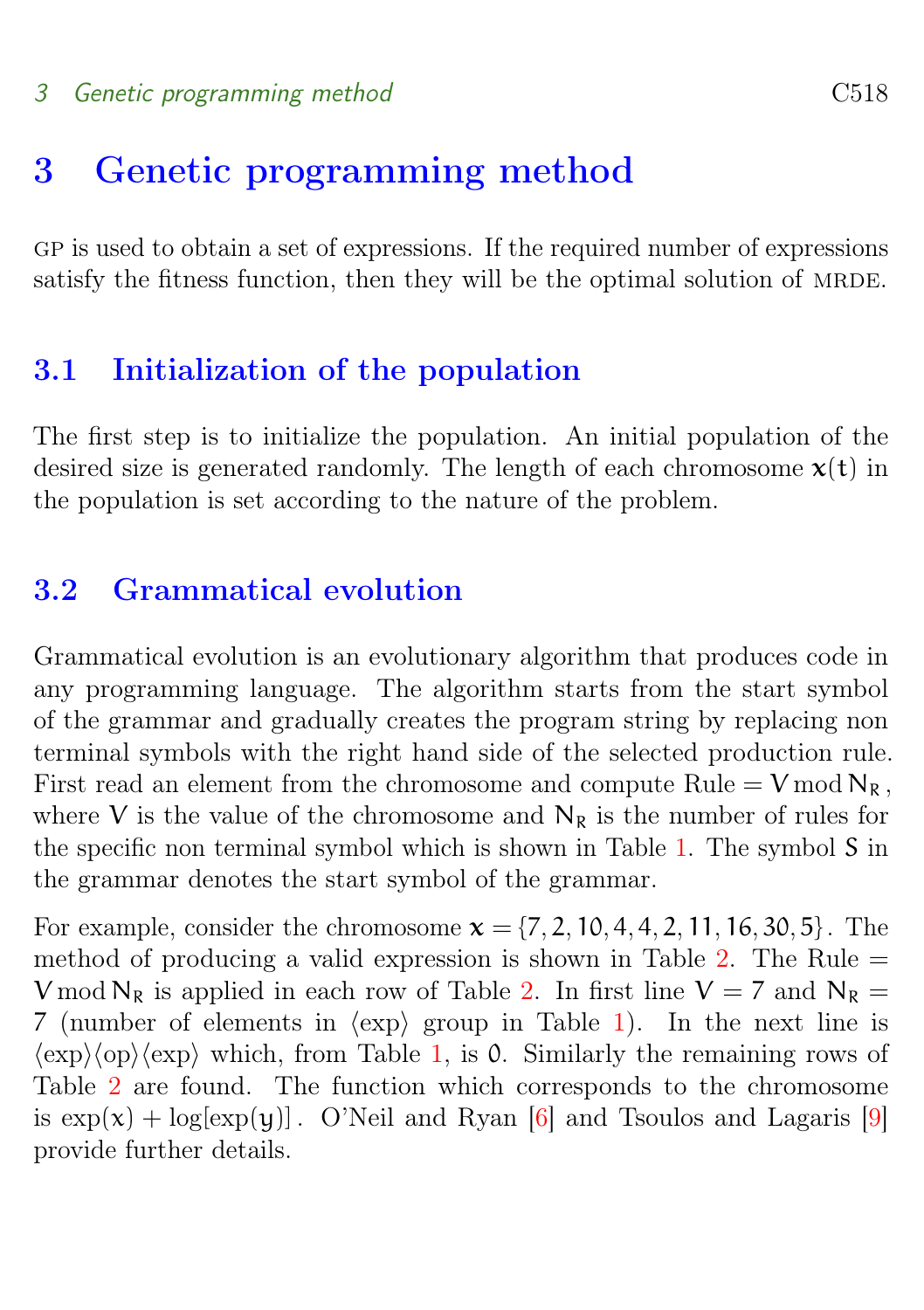Table 1: The grammar of the proposed method.

<span id="page-6-0"></span>

| ◡<br>$\mathsf S$<br>$:=$          | $\langle \exp \rangle$                                                                                | (0)                         |
|-----------------------------------|-------------------------------------------------------------------------------------------------------|-----------------------------|
| $\langle \exp \rangle :=$         | $\langle \exp \rangle \langle \overline{\mathrm{op}} \rangle \langle \overline{\mathrm{exp}} \rangle$ | $\overline{(0)}$            |
|                                   | $(\langle \exp \rangle)$                                                                              | (1)                         |
|                                   | $\langle \text{fun} \rangle (\langle \text{exp} \rangle)$                                             | (2)                         |
|                                   | $\langle \text{pre-op}\rangle(\langle \text{exp}\rangle)$                                             | (3)                         |
|                                   | $\langle$ digit $\rangle$                                                                             | (4)                         |
|                                   | $\chi$                                                                                                | (5)                         |
|                                   | $\mathfrak y$                                                                                         | (6)                         |
|                                   | $\overline{z}$                                                                                        | (7)                         |
| $\langle$ op $\rangle$ :=         | $\overline{+}$                                                                                        | $\overline{(0)}$            |
|                                   |                                                                                                       | (1)                         |
|                                   | $\ast$                                                                                                | (2)                         |
|                                   | $\sqrt{2}$                                                                                            | (3)                         |
| $\langle \text{fun} \rangle :=$   | $\sin$                                                                                                | $\overline{(\mathfrak{0})}$ |
|                                   | $\cos$                                                                                                | (1)                         |
|                                   | exp                                                                                                   | (2)                         |
|                                   | $\log$                                                                                                | (3)                         |
| $\langle$ digit $\rangle$<br>$:=$ | 0                                                                                                     | (0)                         |
|                                   | 1                                                                                                     | (1)                         |
|                                   | $\frac{2}{3}$                                                                                         | (2)                         |
|                                   |                                                                                                       | (3)                         |
|                                   | $\overline{4}$                                                                                        | (4)                         |
|                                   | 5                                                                                                     | (5)                         |
|                                   | 6<br>$\overline{7}$                                                                                   | (6)                         |
|                                   | 8                                                                                                     | (7)                         |
|                                   | 9                                                                                                     | (8)                         |
|                                   |                                                                                                       | (9)                         |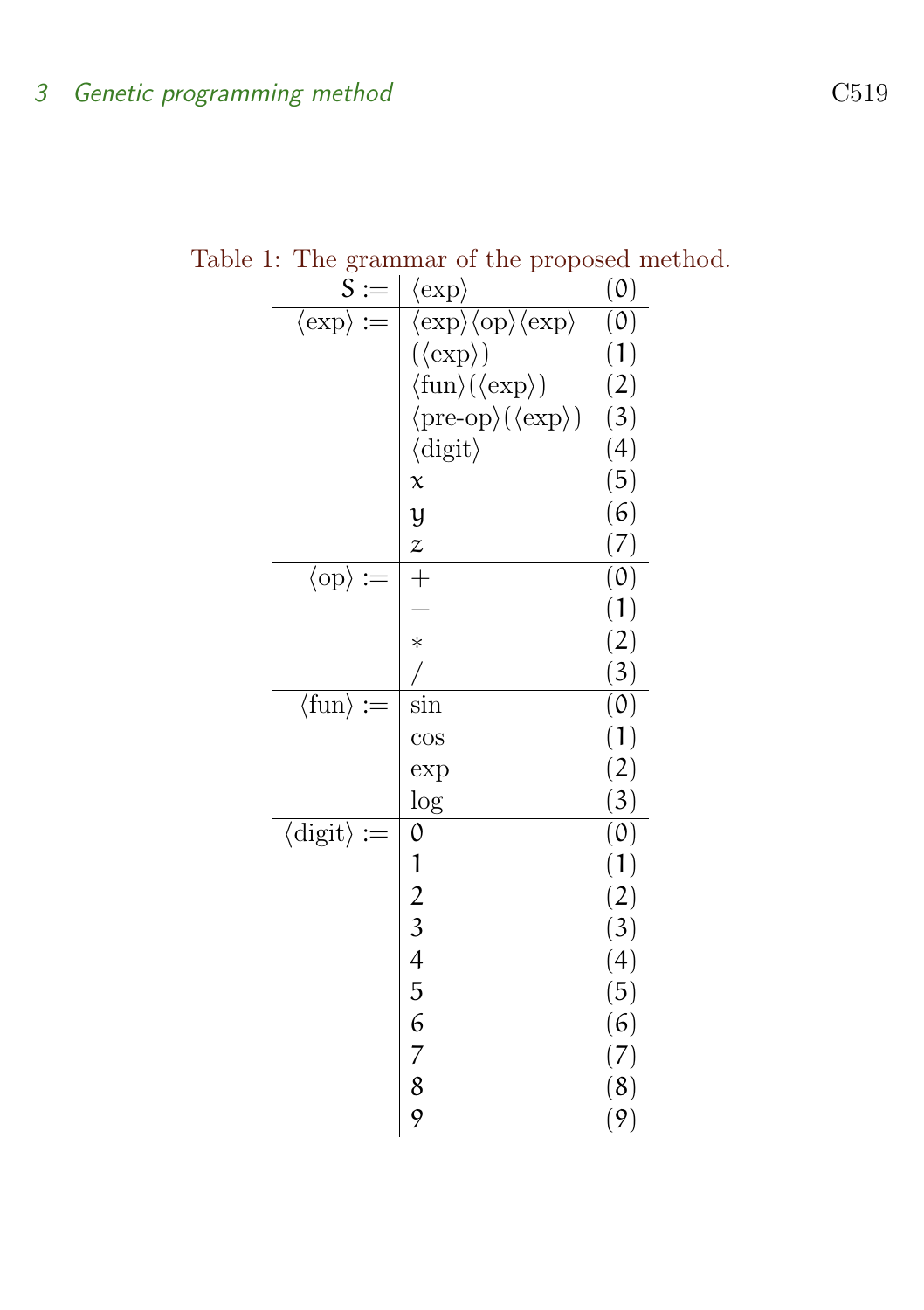<span id="page-7-3"></span><span id="page-7-1"></span>Table 2: Example of construction of expression using BNF grammar.

| String                                                                                        | Chromosome                       | Operation                  |
|-----------------------------------------------------------------------------------------------|----------------------------------|----------------------------|
| $\langle \exp \rangle$                                                                        | 7, 2, 10, 4, 4, 2, 11, 16, 30, 5 | $7 \mod 7 = 0$             |
| $\langle \exp \rangle \langle \exp \rangle \langle \exp \rangle$                              | 2, 10, 4, 4, 2, 11, 16, 30, 5    | $2 \mod 7 = 2$             |
| $\text{fun}(\langle \text{exp} \rangle \langle \text{op} \rangle \langle \text{exp} \rangle)$ | 10, 4, 4, 2, 11, 16, 30, 5       | $10 \mod 4 = 2$            |
| $\exp\langle \exp \rangle \langle \exp \rangle \langle \exp \rangle$                          | 4, 4, 2, 11, 16, 30, 5           | $4 \mod 7 = 4$             |
| $\exp\langle x\rangle\langle op\rangle\langle exp\rangle$                                     | 4, 2, 11, 16, 30, 5              | $4 \mod 4 = 0$             |
| $\exp\langle x\rangle + \langle \exp \rangle$                                                 | 2, 11, 16, 30, 5                 | $2 \mod 7 = 2$             |
| $\exp\langle x\rangle + \operatorname{fun}\langle \exp \rangle$                               | 11, 16, 30, 5                    | $11 \mod 4 = 3$            |
| $\exp\langle x\rangle + (\log)(\langle \exp \rangle)$                                         | 16, 30, 5                        | $16 \mod 7 = 2$            |
| $\exp\langle x \rangle + \log(\text{fun}\langle \exp \rangle)$                                |                                  | $30,5 \quad 30 \mod 4 = 2$ |
| $\exp\langle x\rangle + \log(\exp\langle \exp \rangle)$                                       | $5 -$                            | $5 \mod 7 = 5$             |
| $\exp\langle x\rangle + \log(\exp\langle y\rangle)$                                           |                                  |                            |

The fitness function provides a basis for competition among available solutions and to obtain the optimal solution. Hence, the fitness function for MRDE is defined as

<span id="page-7-2"></span>
$$
E_{r} = \{k_{1n}(t_{l}) - \varphi[k_{ij}(t_{l})]\}^{2} + \sum_{i,j=1}^{n-1} \left\{ \dot{k}_{ij}(t_{l}) - \varphi_{ij}[k_{ij}(t_{l})] \right\}^{2},
$$
 (5)

where  $l = 0, 1, 2, \ldots, t_f$  represents the equidistance points in the relevant range  $[0, t_f]$  and the  $k_{ij}$  are elements of matrix K.

### <span id="page-7-0"></span>3.3 Genetic operators

The genetic operators reproduction, crossover and mutation are now defined. In a reproduction process, the best chromosomes in a population, according to their fitness values, are probabilistically assigned a large number of copies. No new strings are formed in the reproduction phase. Koza [\[5\]](#page-11-7) allowed ten percent of the population to reproduce. The *crossover* is applied every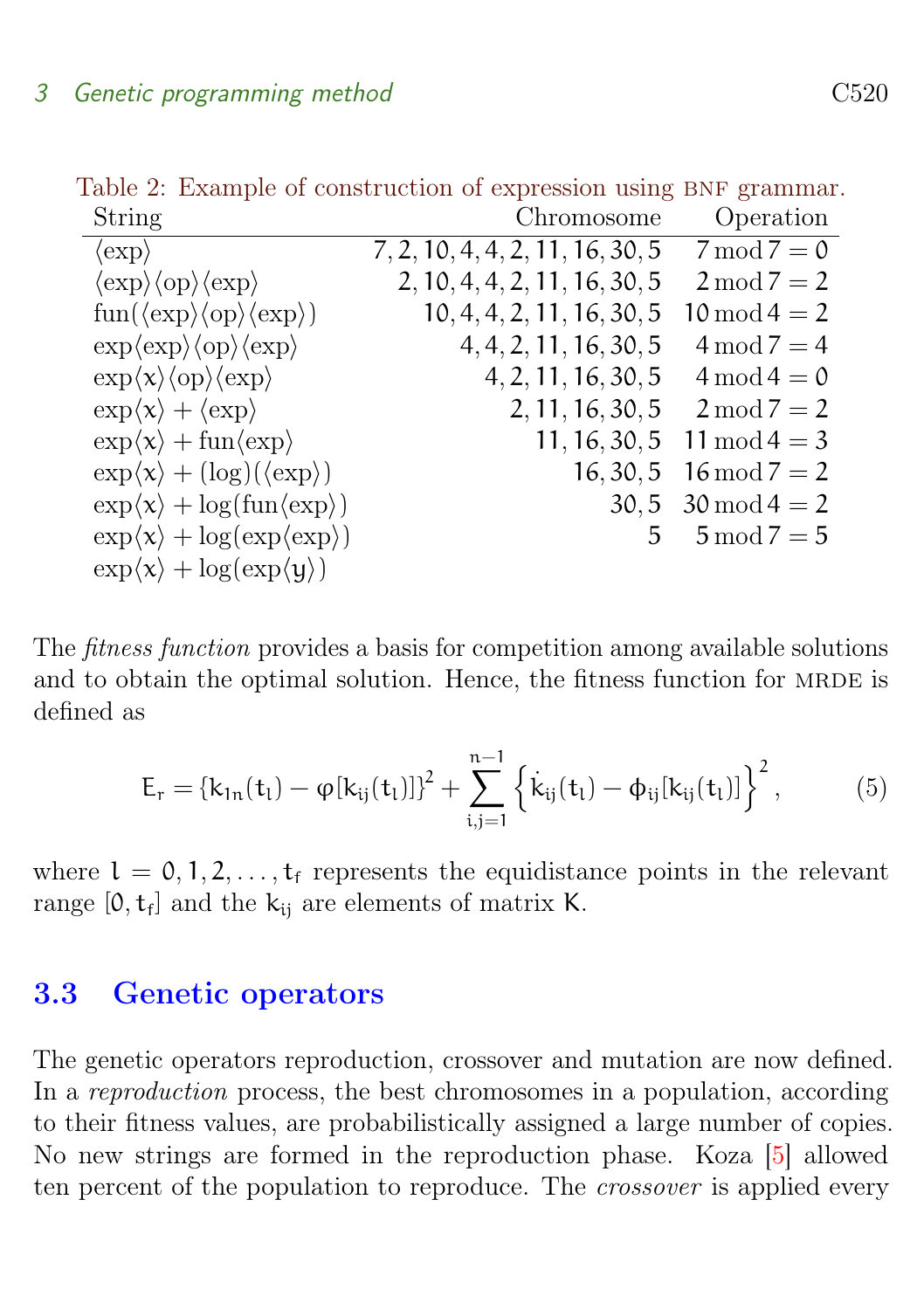#### 3 Genetic programming method C521

generation to create new chromosomes which replace the worst individuals in the population. There are many types of crossover operators. We use a single point crossover technique. In the mutation process, for every element in a chromosome, a random number in the range [0, 1] is chosen. If the number is less than or equal to the mutation rate, then the corresponding element is changed randomly, otherwise it remains unchanged.

### <span id="page-8-0"></span>3.4 Termination control

In each generation, a set of expressions are generated by the chromosomes. If an expression minimizes the fitness function  $E_r$  [\(5\)](#page-7-2) to zero or very close to zero and satisfies the initial condition, then the process is stopped; otherwise, the GP approach continues.

### <span id="page-8-1"></span>3.5 Genetic programming algorithm

The algorithm has the following steps.

- 1. Initialize the random population.
- <span id="page-8-3"></span>2. Create a valid function using the grammar.
- 3. Evaluate the fitness value of the chromosome.
- 4. If the fitness tends to zero, then stop the procedure, otherwise proceed to next step.
- <span id="page-8-2"></span>5. Generate a new population using genetic operations and then go to Step [2.](#page-8-3)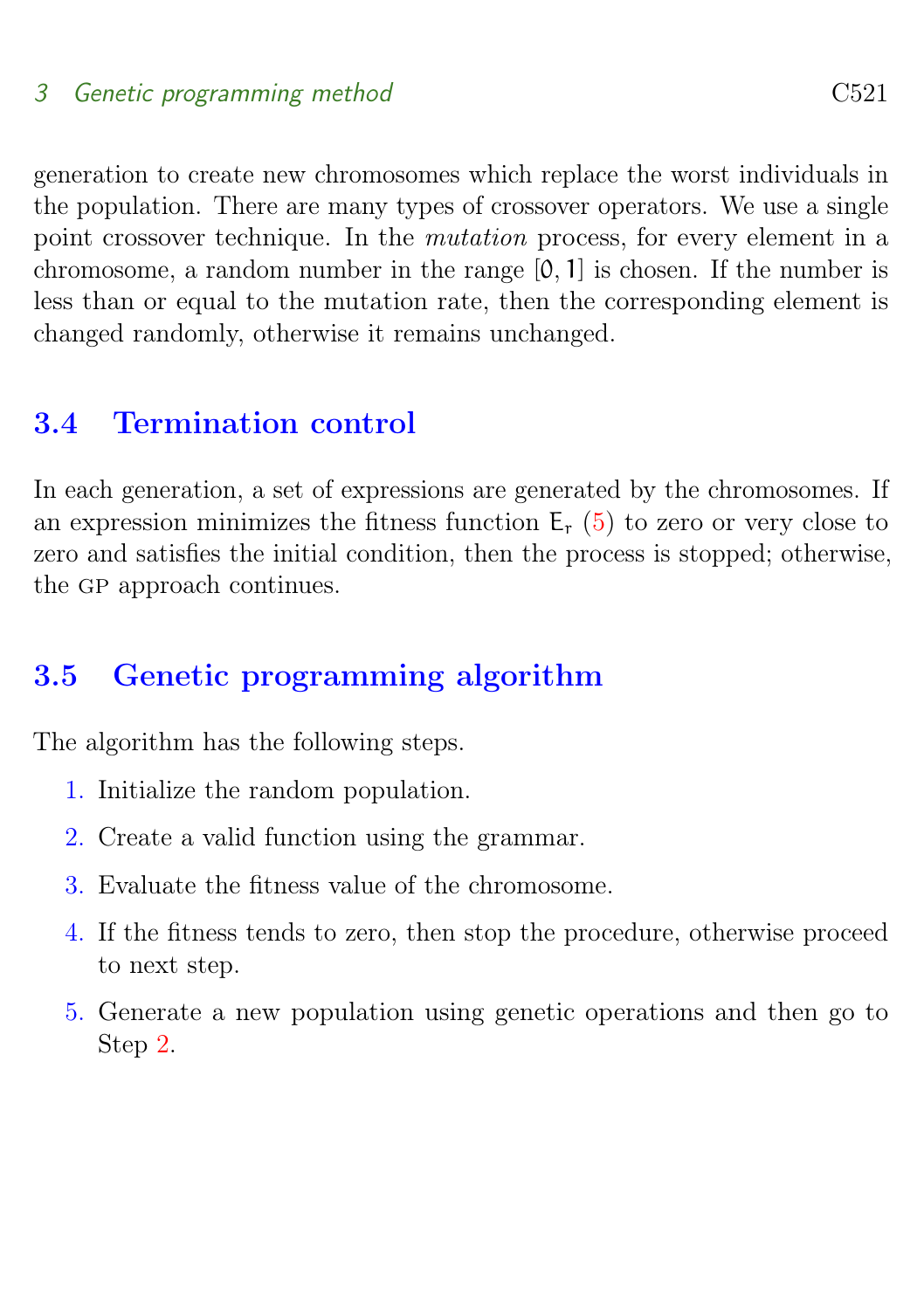#### 4 Numerical example C522

## 4 Numerical example

Consider the optimal control problem: minimize J, defined in equation [\(3\)](#page-4-2), subject to the neuro TS fuzzy singular system Rule i with  $r = 2$  and  $n = 1$ so that  $i = 1$  and  $i = 1, 2$ . Also,

$$
E = \begin{bmatrix} 1 & 0 \\ 0 & 0 \end{bmatrix}, \quad S = \begin{bmatrix} 1 & -1 \\ -1 & 2 \end{bmatrix}, \quad A_1 = \begin{bmatrix} -1 & -1 \\ 0 & 1 \end{bmatrix},
$$
  

$$
A_2 = \begin{bmatrix} -2 & -2 \\ 0 & 2 \end{bmatrix}, \quad B_i = \begin{bmatrix} 0 \\ 1 \end{bmatrix}, \quad R = 1, \quad Q = \begin{bmatrix} 1 & -1 \\ -1 & 1 \end{bmatrix}.
$$

The numerical implementation proceeds with  $t_f = 2$ . Then the optimal control of the fuzzy system is found from the solution of MRDE.

To solve the MRDE, each chromosome is split uniformly into 30 parts and the population size is 100. In the computation process, the replication rate is 0.01, the crossover probability is 0.9 and the mutation rate is 0.05. After 150 generations,

$$
k_{11}=\frac{4}{-1+5e^{-4t+8}},\quad k_{12}=\frac{4}{-1-3e^{-4t+8}}\,,
$$

which satisfy the fitness function  $E_r$  [\(5\)](#page-7-2), and the value of the fitness function tends to zero, thus satisfying the termination condition. Hence the solution of the MRDE is obtained.

Table  $3$  shows the numerical solutions of the MRDE, calculated using the GP and RK methods. Since this problem has an explicit solution, the GP solution is equivalent to the exact solution.

## <span id="page-9-0"></span>5 Conclusion

The optimal control for the linear neuro TS fuzzy singular system is obtainable with the GP approach. To obtain the optimal control, the MRDE solution is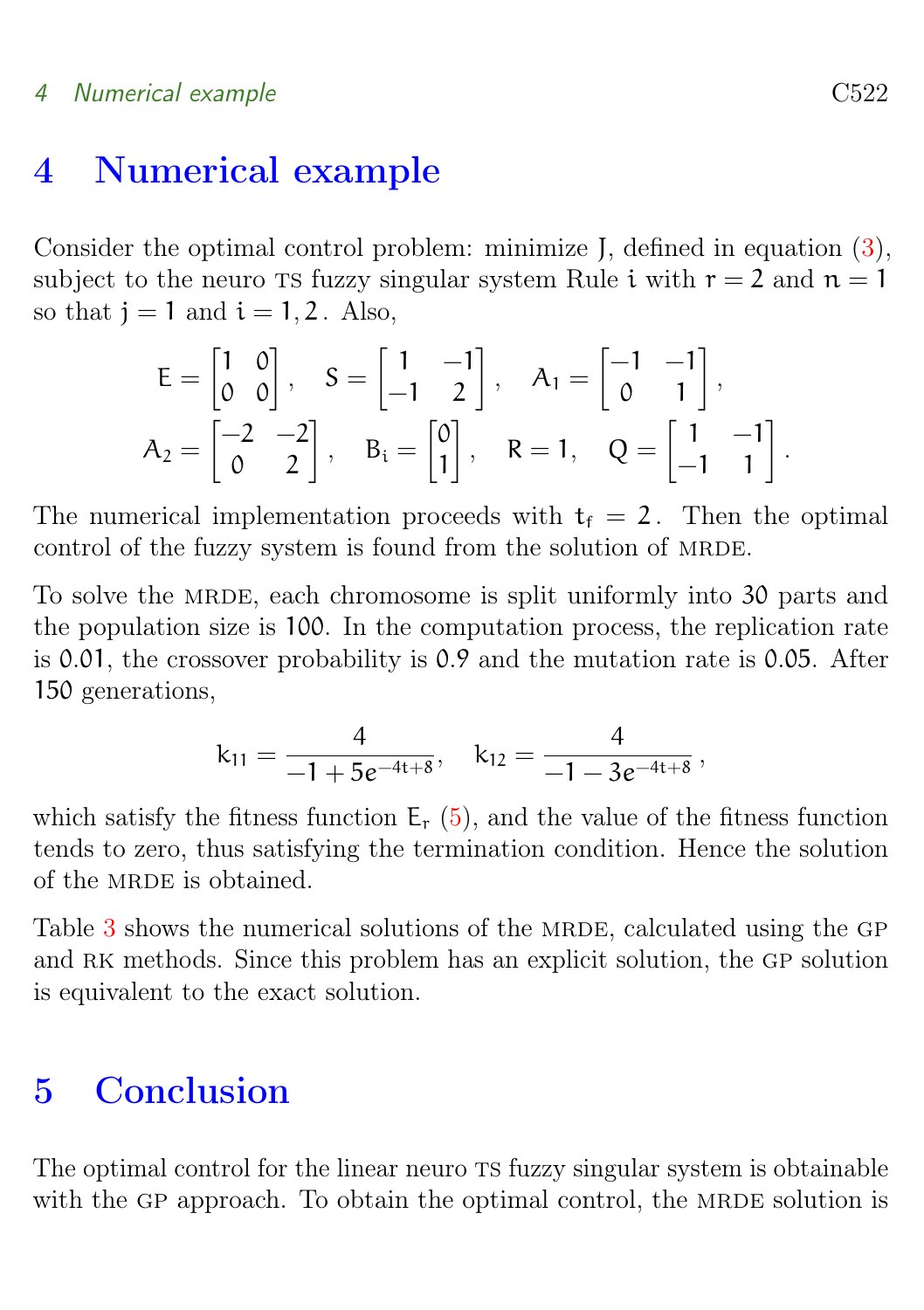<span id="page-10-2"></span>

|     | RK solution |                                        | GP solution |                     |
|-----|-------------|----------------------------------------|-------------|---------------------|
| t   | $k_{11}$    | $k_{12}$                               | $k_{11}$    | $k_{12}$            |
| 0.0 |             | $0.0002 -0.0004$ $0.0002 -0.0004$      |             |                     |
| 0.4 |             | $0.0014 - 0.0022 \mid 0.0013 - 0.0022$ |             |                     |
| 0.8 |             | $0.0068$ -0.0112 0.0066 -0.0109        |             |                     |
| 1.2 |             |                                        |             |                     |
| 1.6 |             | $0.1715 -0.2532 \mid 0.1683 -0.2522$   |             |                     |
| 2.0 |             | $1.0000 - 1.0000$                      |             | $ 1.0000 - 1.0000 $ |

computed using a novel and nontraditional gp approach. For a numerical example, the accuracy of the solution computed with the GP approach is qualitatively better than the rk solution. In this example, the obtained gp solution is equivalent to the exact solution.

Acknowledgements The authors are very thankful to the referees for their valuable comments and suggestions for improving this manuscript. The funding of this work by the hir grant (account no:UM.C/625/1/HIR/MOHE  $/SC/13$ ) and UMRG grant (account no:RG099/10AFR) is gratefully acknowledged.

# <span id="page-10-0"></span>References

<span id="page-10-1"></span>[1] P. Balasubramaniam, J. Abdul Samath, N. Kumaresan and A. Vincent Antony Kumar, Solution of matrix Riccati differential equation for the linear quadratic singular system using neural networks, Appl. Math. Comput. 182(2):1832–1839, 2006. doi[:10.1016/j.amc.2006.06.020](http://dx.doi.org/10.1016/j.amc.2006.06.020) [C515](#page-2-1)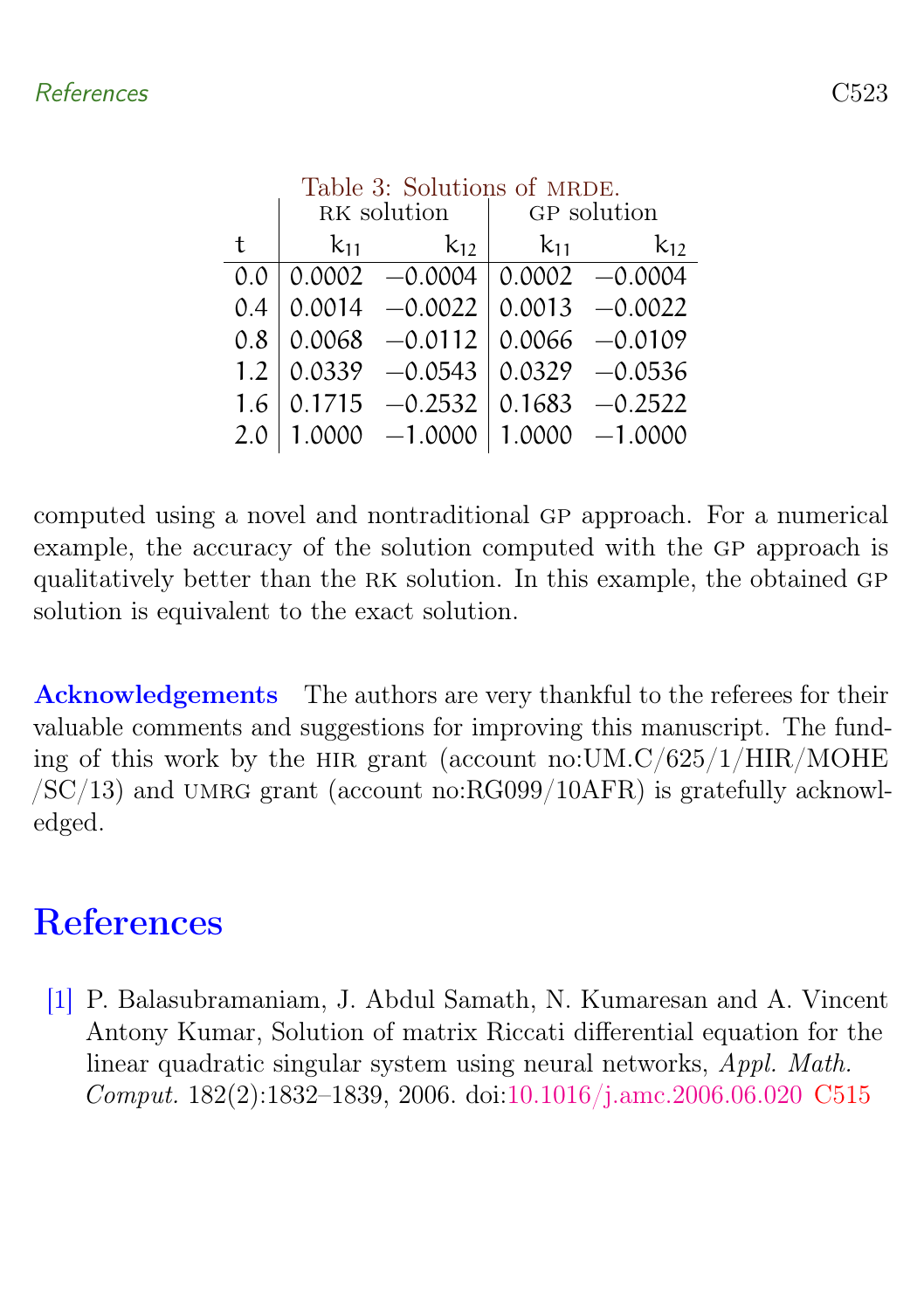#### References C524

- <span id="page-11-1"></span>[2] G. Da Prato and A. Ichikawa, Quadratic control for linear periodic systems, Appl. Math. Opt. 18:39–66, 1988. doi[:10.1007%2FBF01443614](http://dx.doi.org/10.1007%2FBF01443614) [C515](#page-2-1)
- <span id="page-11-2"></span>[3] D. E. Goldberg, Genetic algorithms in search, optimization and machine learning, Addision Wesley, 1989. <http://dl.acm.org/citation.cfm?id=534133> [C515](#page-2-1)
- <span id="page-11-0"></span>[4] J. Jang, ANFIS: adaptive-network-based fuzzy inference systems, IEEE T. Syst. Man. Cyb. 23(3):665–685, 1993. doi[:10.1109/21.256541](http://dx.doi.org/10.1109/21.256541) [C514](#page-1-1)
- <span id="page-11-7"></span>[5] J. R. Koza, Genetic programming: on the programming of computers by means of natural selection. MIT Press, 1992. <http://mitpress.mit.edu/books/genetic-programming> [C520](#page-7-3)
- <span id="page-11-5"></span>[6] M. O'Neill and C. Ryan, Evolutionary automatic programming in an arbitrary language, Genetic Programming, Vol. 4, Kluwer Academic Publishers, 2003. <http://www.springer.com/computer/ai/book/978-1-4020-7444-8> [C518](#page-5-3)
- <span id="page-11-3"></span>[7] N. Kumaresan, Optimal control for stochastic linear quadratic singular periodic neuro Takagi–Sugeno fuzzy system with singular cost using ant colony programming, Appl. Math. Model., 35:3797–3808, 2011. doi[:10.1016/j.apm.2011.02.017](http://dx.doi.org/10.1016/j.apm.2011.02.017) [C515,](#page-2-1) [C516](#page-3-1)
- <span id="page-11-4"></span>[8] T. Takagi and M. Sugeno, Derivation of fuzzy control rules from human operator's actions, IFAC-IFIP-IFORS Symp., Fuzzy information, knowledge representation and decision analysis, 55–60, 1983. <http://dl.acm.org/citation.cfm?id=577582> [C515](#page-2-1)
- <span id="page-11-6"></span>[9] I. G.Tsoulos and I. E. Lagaris, Solving differential equations with genetic programming, Genet. Program. Evolv. M., 7:33–54, 2006. doi[:10.1007/s10710-006-7009-y](http://dx.doi.org/10.1007/s10710-006-7009-y) [C518](#page-5-3)